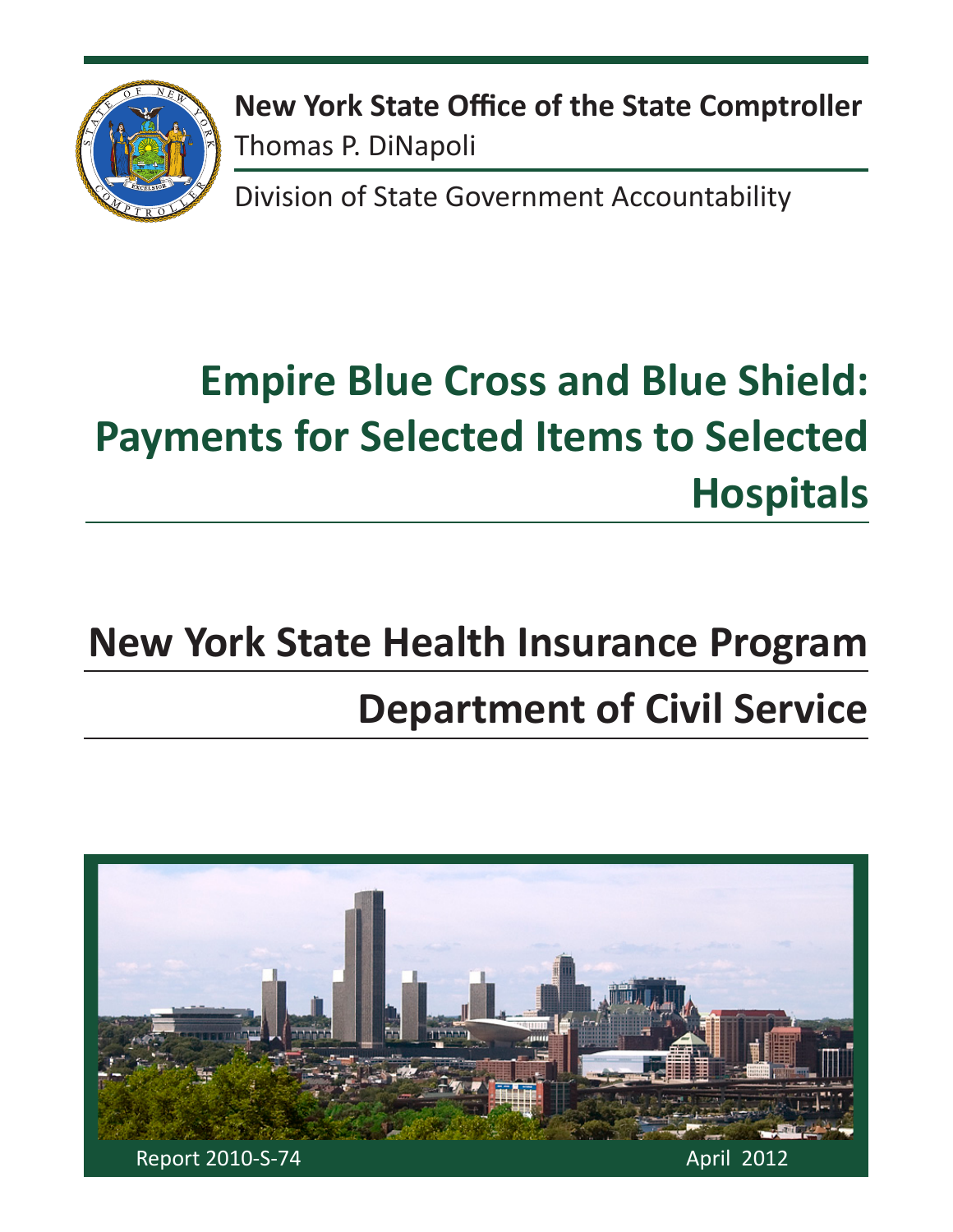### **Executive Summary**

#### **Purpose**

To determine if Empire Blue Cross and Blue Shield's (Empire's) payments to selected hospitals for special items were made according to the provisions of the agreements between Empire and the hospitals. The audit covers the period January 2006 through June 2010.

#### **Background**

The New York State Health Insurance Program (NYSHIP) provides health insurance coverage to active and retired State, participating local government and school district employees and their dependents. The Empire Plan (Plan) is the primary health benefits plan for NYSHIP. The Department of Civil Service contracts with Empire to provide hospitalization coverage under the Plan. Empire's hospital agreements provide for additional payments, above standard rate schedule amounts, for certain special items (e.g. implants, drugs, and blood). From January 1, 2006 through June 30, 2010, Empire paid 179 hospitals about \$357 million for special items. Agreements with many of Empire's member hospitals often limit charges for special items.

### **Key Findings**

- There were errors in 111 (57 percent) of the 194 claims in our review sample. The errors resulted in a net overpayment of \$387,772 for the sample. A projection of the net overpayment to the entire population, using valid statistical sampling methods, resulted in a total overpayment of \$3.2 million.
- Most of the overpayments occurred because Empire did not apply contractually- prescribed reimbursement limits to claims for special items.

### **Key Recommendations**

- Remit to New York State the projected overpayment of \$3.2 million or remit the \$387,772 of overpayments identified by this audit plus amounts determined from re-adjudication of all other claims pertaining to the audit period.
- Develop and implement a system of internal controls to ensure that reimbursement for special items is reasonable.

### **Other Related Audits/Reports of Interest**

[New York State Health Insurance Program: Payments Made to Hudson Valley Hospital Center](http://osc.state.ny.us/audits/allaudits/093011/09s99.htm)  [\(2009-S-99\)](http://osc.state.ny.us/audits/allaudits/093011/09s99.htm) 

[New York State Health Insurance Program: Payments Made to Stony Brook University Medical](http://osc.state.ny.us/audits/093011/09s27.htm
)  [Center \(2009-S-27\)](http://osc.state.ny.us/audits/093011/09s27.htm
)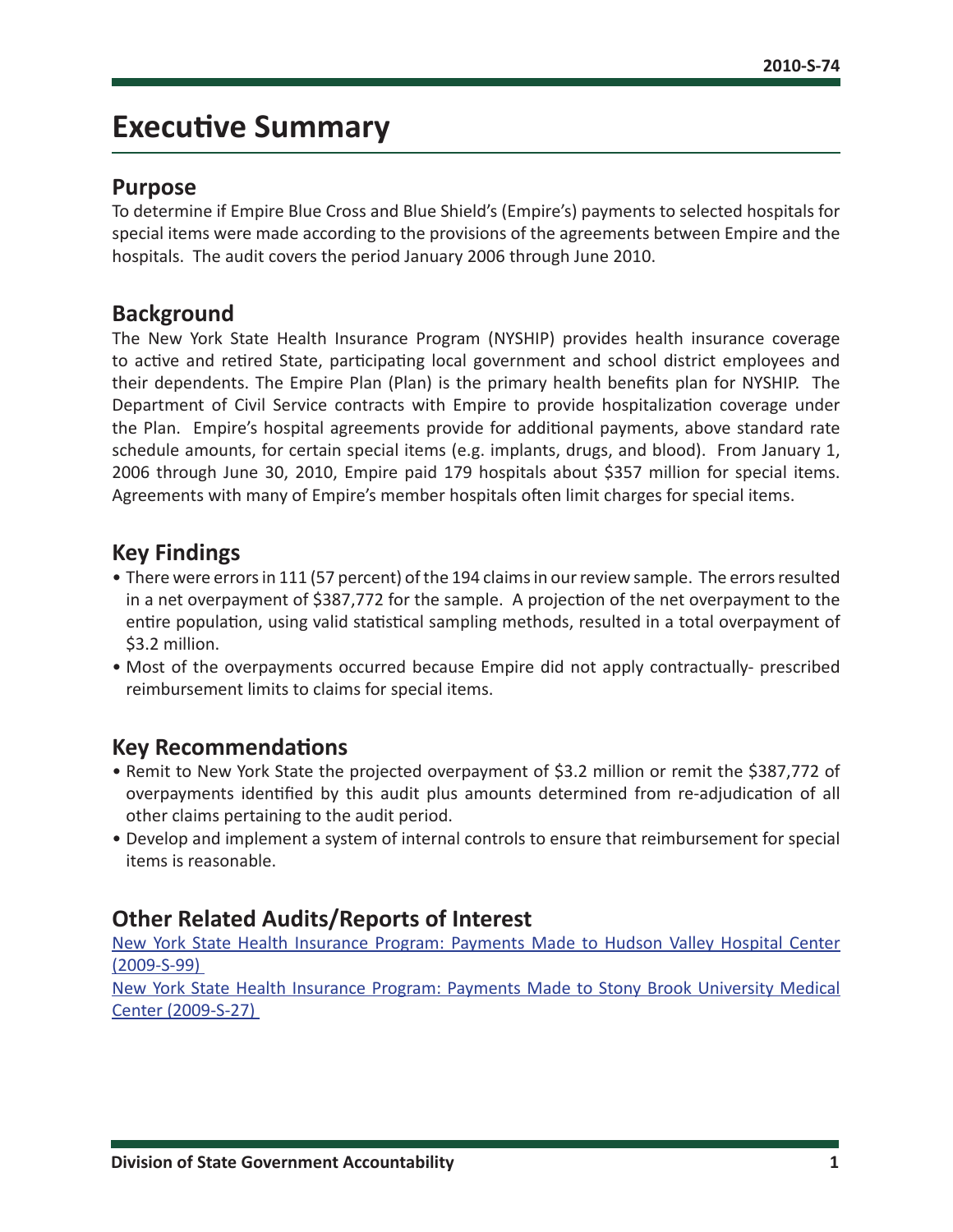### **State of New York Office of the State Comptroller**

### **Division of State Government Accountability**

April 6, 2012

Mr. Jason O'Malley Director, New York State Empire Plan Empire BlueCross BlueShield 11 Corporate Woods Boulevard Albany, New York 12211

Dear Mr. O'Malley:

The Office of the State Comptroller is committed to helping State agencies, public authorities and local government agencies manage government resources efficiently and effectively and, by so doing, providing accountability for tax dollars spent to support government operations. The Comptroller oversees the fiscal affairs of State agencies, public authorities and local government agencies, as well as their compliance with relevant statutes and their observance of good business practices. This fiscal oversight is accomplished, in part, through our audits, which identify opportunities for improving operations. Audits can also identify strategies for reducing costs and strengthening controls that are intended to safeguard assets.

Following is a report of our audit of the New York State Health Insurance Program entitled *Empire BlueCross BlueShield - Payments for Special Items to Selected Hospitals.* This audit was performed pursuant to the State Comptroller's authority under Article V, Section 1 of the State Constitution and Article II, Section 8 of the State Finance Law.

This audit's results and recommendations are resources for you to use in effectively managing your operations and in meeting the expectations of taxpayers. If you have any questions about this report, please feel free to contact us.

Respectfully submitted,

*Office of the State Comptroller Division of State Government Accountability*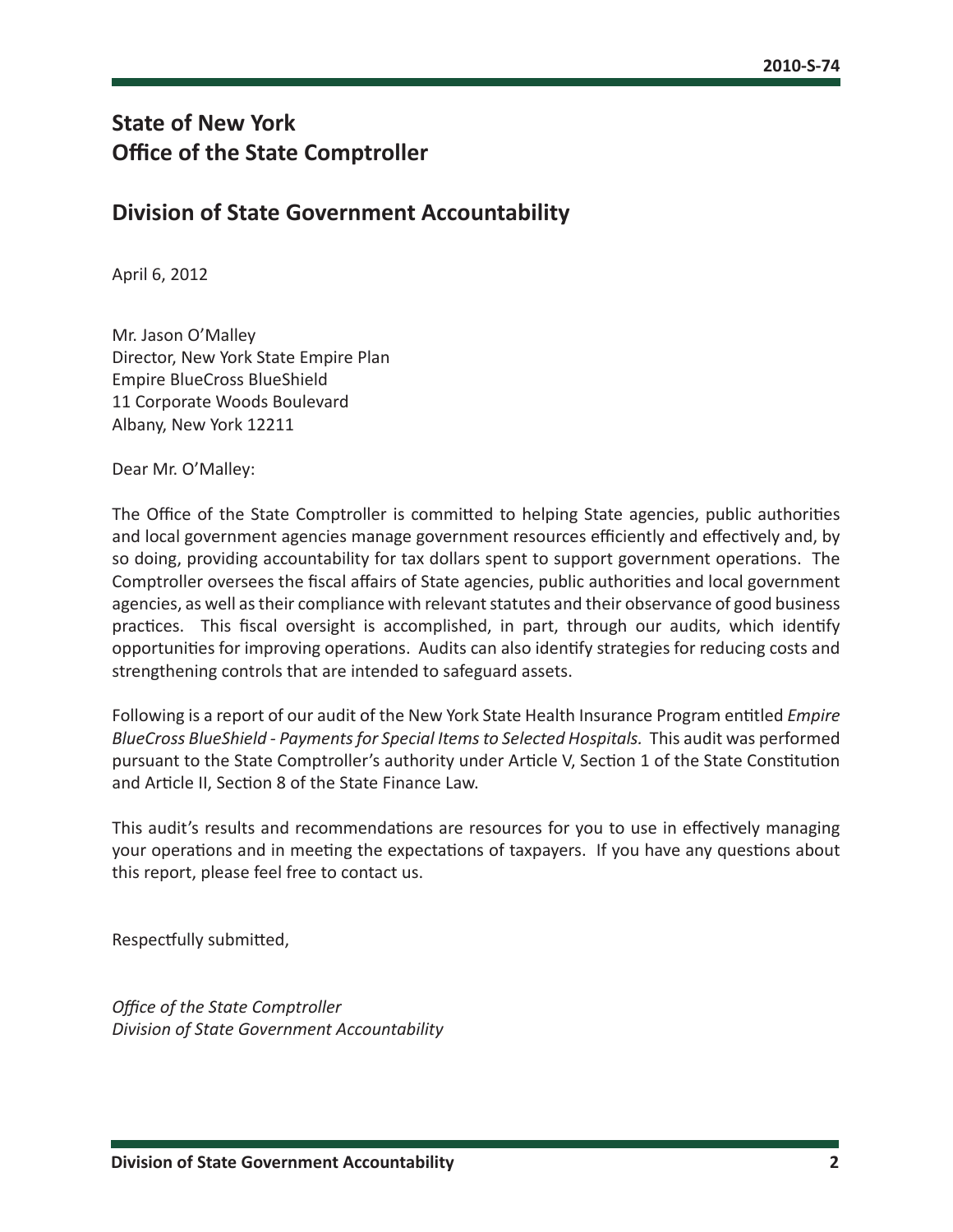# **Table of Contents**

| Background                                | 4  |
|-------------------------------------------|----|
| <b>Audit Findings and Recommendations</b> | 5  |
| <b>Excessive Claim Payments</b>           | 5  |
| Recommendations                           |    |
| <b>Audit Scope and Methodology</b>        | 8  |
| Authority                                 | 8  |
| <b>Reporting Requirements</b>             | q  |
| Contributors to this Report               | 10 |

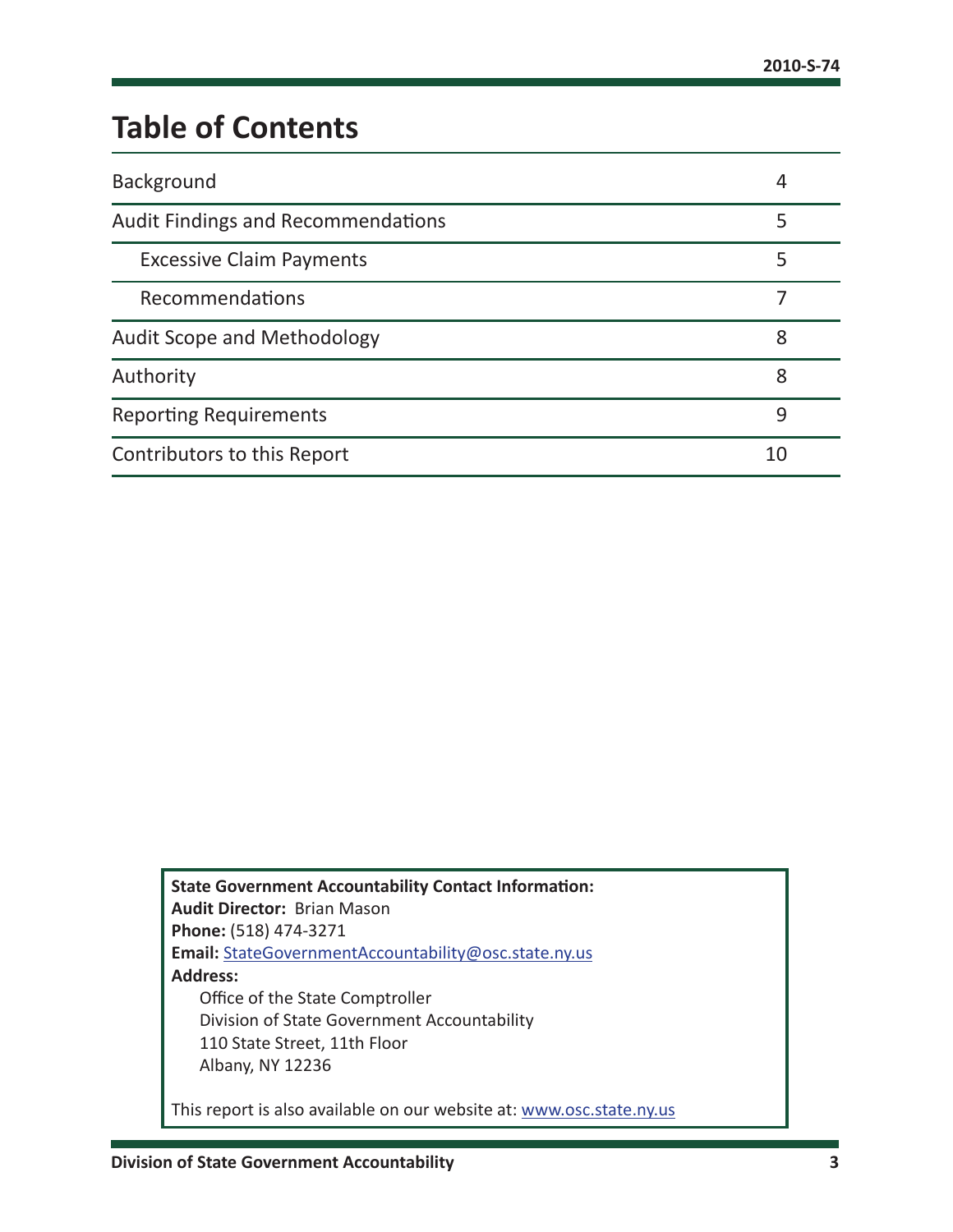### <span id="page-4-0"></span>**Background**

The New York State Health Insurance Program (NYSHIP) provides health insurance coverage to active and retired State, participating local government and school district employees and their dependents. The Empire Plan (Plan) is the primary health benefits plan for NYSHIP. Plan benefits include inpatient and outpatient hospital coverage, medical/surgical coverage, Centers of Excellence (for transplants, infertility and cancer treatments), home care services, equipment and supplies, mental health and substance abuse services, and prescription drugs.

The Department contracts with Empire to administer the hospitalization portion of the Plan, which includes coverage for inpatient and outpatient services provided by a hospital, skilled nursing facility, and hospice. Empire processes Plan claims for hospital services in accordance with agreements between Empire and member hospitals. These member hospitals are located in 28 eastern and southeastern New York State counties and 10 bordering counties in New Jersey and Connecticut. Empire also processes Plan claims for services provided by hospitals outside Empire's service area. These claims are submitted by hospitals to their local plans for payment. The local plans are then reimbursed by Empire.

Payments for hospital services are generally based on standard fee schedules that are negotiated between Empire and its member providers. However, hospitals may be entitled to additional payments for certain special items (such as implants, drugs, and blood) that are not covered by the standard fee schedules. Agreements with many of Empire's member hospitals often limit charges for special items. Agreements with other hospitals may not have similar limitations. From January 1, 2006 through June 30, 2010, Empire paid 179 hospitals about \$357 million for special items.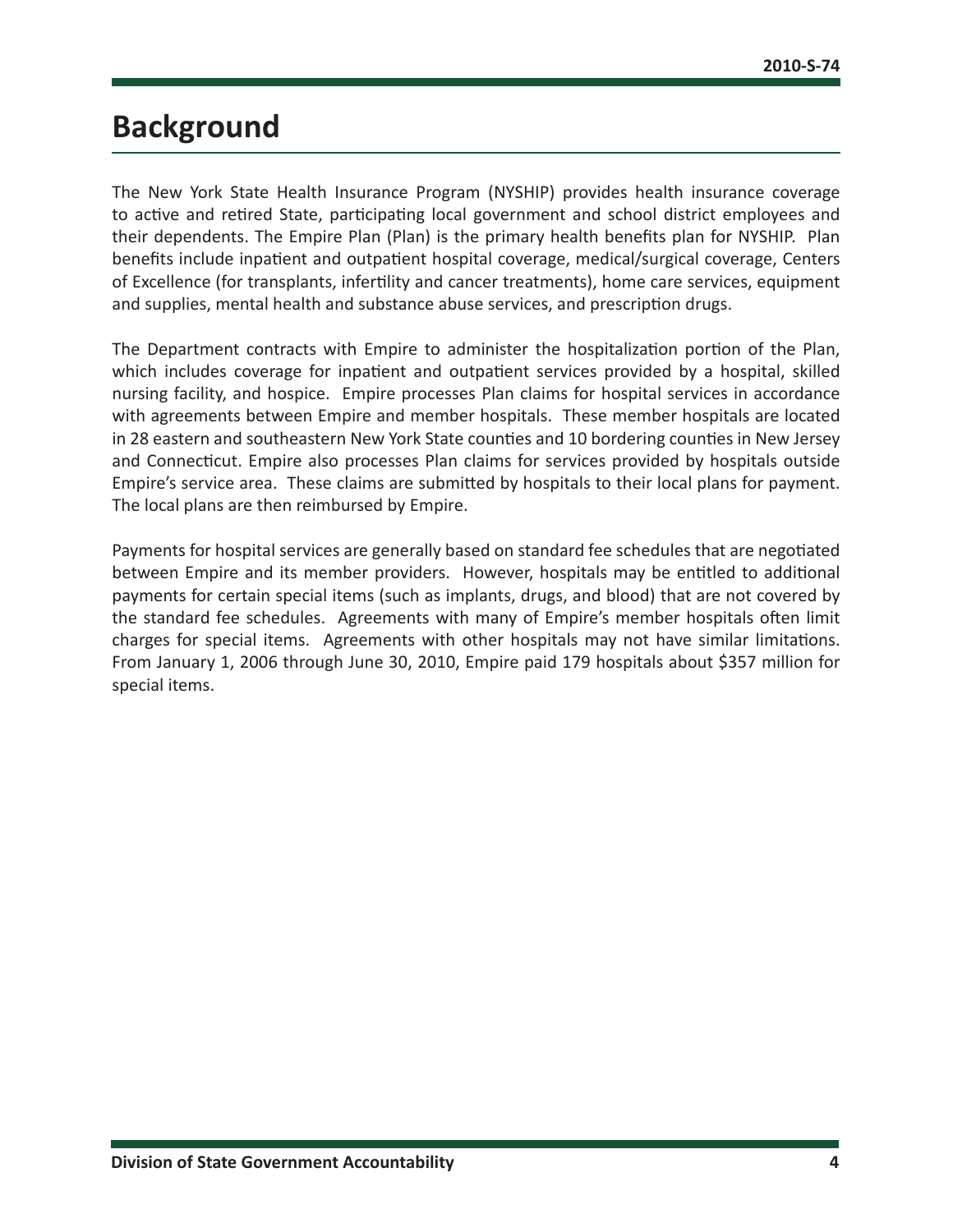# <span id="page-5-0"></span>**Audit Findings and Recommendations**

### **Excessive Claim Payments**

Of the 194 claim payments for special items (e.g., implants, drugs, and blood) in our sample, there were errors in 111 claims (57 percent of the sample), resulting in a net overpayment of \$387,772. Of the incorrect payments, 94 were overpaid by a total of \$393,045, and 17 were underpaid by a total of \$5,273. The following table summarizes the results of the 194 claim payments in our review.

| <b>Nature of Claim</b><br><b>Payment Determination</b> | <b>Number</b><br>of Sample<br><b>Payments</b> | <b>Amount Paid</b> | <b>Amount Over</b><br>(Under) Paid |
|--------------------------------------------------------|-----------------------------------------------|--------------------|------------------------------------|
| <b>Payment Exceeded Contract Allow-</b>                |                                               |                    |                                    |
| ances                                                  | 85                                            | \$1,098,245        | \$375,970                          |
| <b>Duplicate Payment</b>                               | 1                                             | \$30,226           | \$15,005                           |
| No Supporting Documentation                            | 1                                             | \$1,086            | \$1,086                            |
| Items Were Not Special Items                           | 6                                             | \$18,161           | \$646                              |
| Item Not Provided to Patient                           | $\mathbf{1}$                                  | \$338              | \$338                              |
| <b>Subtotals For Overpaid Claims</b>                   | 94                                            | \$1,148,056        | \$393,045                          |
| Payments Below Contract Allowances<br>(Underpayments)  | 17                                            | \$109,664          | (55, 273)                          |
| <b>Subtotal Exceptions</b>                             | 111                                           | \$1,257,720        | \$387,772                          |
| Paid Correctly                                         | 6                                             | \$21,479           | -0-                                |
| Claims Not Subject to Allowance Limit                  | 75                                            | \$472,456          | -0-                                |
| <b>Hospital Was Closed</b>                             | 1                                             | \$14,494           | -0-                                |
| Payment Was Secondary to Medicare                      | 1                                             | \$483              | $-0-$                              |
| <b>Totals</b>                                          | 194                                           | \$1,766,632        | \$387,772                          |

Of the 94 overpayments, 85 were overpaid by \$375,970 because the hospitals billed more than the applicable invoice amount(s) per the terms of Empire's agreements with the hospitals. In general, the agreements limited the amounts the hospitals could charge Empire for special items. Nevertheless, the hospitals billed Empire excessive amounts for certain special items, and Empire paid these claims. On one claim, for example, Empire paid \$54,036 for multiple special items. However, documents provided by the hospital supported a payment of only \$30,374. Therefore, Empire overpaid the hospital \$23,662 (\$54,036 - \$30,374). The following table aggregates details of several other claims for special items that Empire overpaid.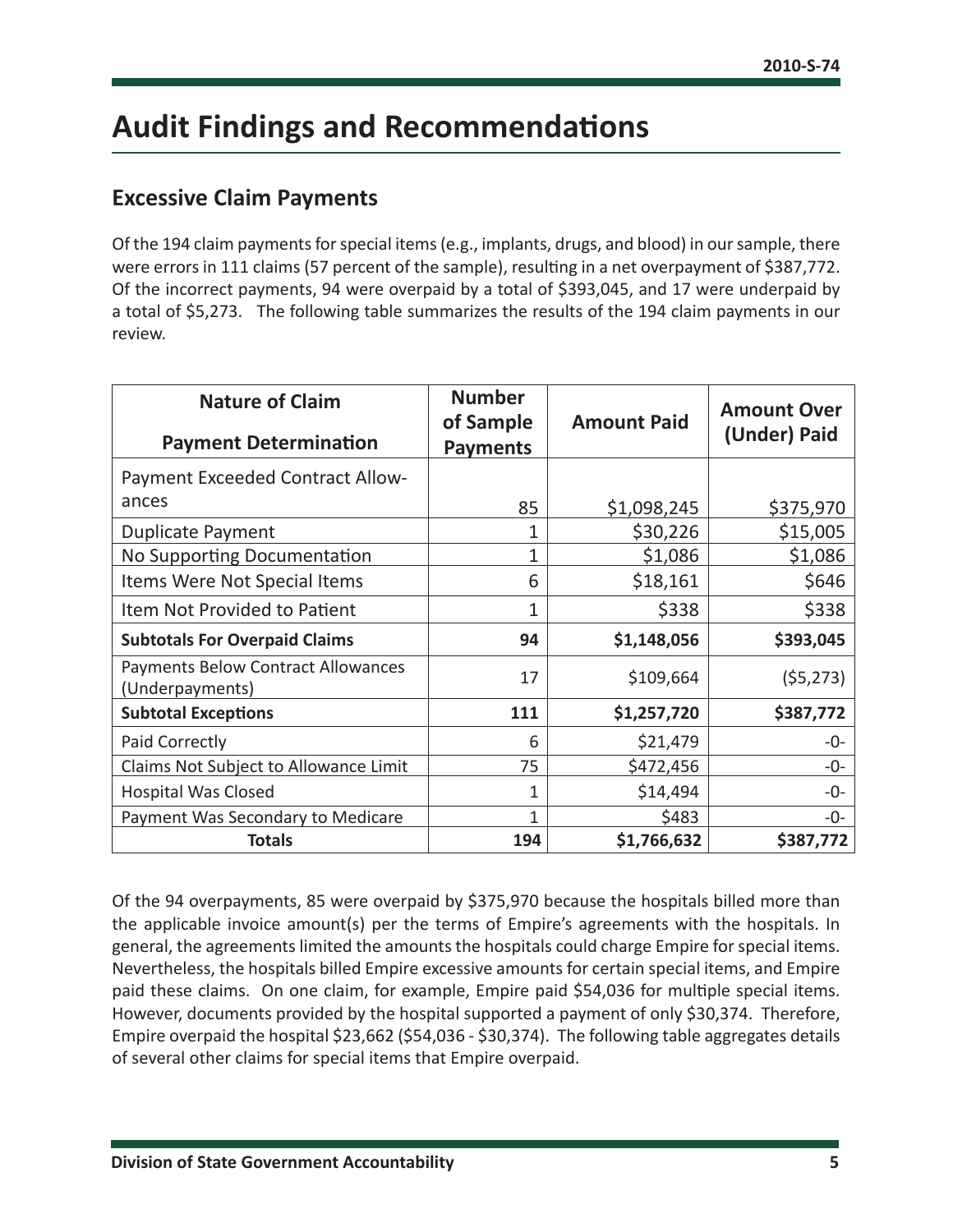| Nature of<br><b>Special Items</b> | <b>Amount</b><br><b>Empire Paid</b> | <b>Amount Empire</b><br><b>Should Have Paid</b><br><b>Per Contracts</b> | <b>Amount Empire</b><br>Overpaid | <b>Percent Overpaid</b> |
|-----------------------------------|-------------------------------------|-------------------------------------------------------------------------|----------------------------------|-------------------------|
| Implants                          | \$101,341                           | \$23,936                                                                | \$77,405                         | 323                     |
| Drugs                             | \$29,674                            | \$9,082                                                                 | \$20,592                         | 227                     |

As the table illustrates, the amounts of the overpayments could be large - with Empire paying two or more times the amounts it should have paid for the claims. Generally, the hospitals' administrative and other support service costs to acquire special items are limited. Consequently, several of Empire's overpayments were windfalls for the hospitals paid at taxpayers' expense.

In addition to the 85 overpayments attributable to non-compliance with special item provisions, we disallowed \$17,075 for all or portions of nine other claims as indicated in the table. When offset by the 17 underpayments (totaling \$5,373), the net overpayment resulting from the 111 problematic claims was \$387,772. Moreover, a projection of the net overpayment to the entire population using valid statistical sampling methods, including a 95 percent single-sided confidence level, results in an overpayment of \$3,210,478.

Of the 119 payments subject to invoice cost, we found 102 payments (86 percent of the 119) were paid in error. Empire shared our preliminary findings with the 17 hospitals. Nine hospitals agreed with our findings, and two others partially agreed. The remaining six hospitals disagreed or did not respond. At the time our field work was completed, Empire and the hospitals agreed that \$256,307 in overpayments were made on the claims we reviewed. At that time, Empire had recovered \$74,248 (of the \$256,307) and will credit that amount to the State. Further, Empire officials indicated that they will actively pursue the remaining overpayments.

The overpayments we identified resulted because Empire did not have adequate controls to ensure special items were paid according to the terms of Empire's hospital agreements. In response to our preliminary findings, Empire officials told us that audits of all network providers will be completed in 2012. Officials added that they will use data from OSC's audits to focus Empire's audits on higher risk providers.

Citing "look-back" periods in their agreements with Empire, five hospitals initially refused to provide supporting documentation for 69 of the special item payments we selected. Generally, the look-back periods limit the period after a claim was paid for Empire to audit the payment. There is, however, no look-back limitation in Empire's agreement with New York State. Although we eventually obtained supporting documentation for our sampled claims, the look-back provisions delayed some of our audit work. Moreover, such provisions could limit OSC's ability to audit questionable claim payments in the future.

Empire officials are amenable to expanding their right to audit hospital claims on behalf of Empire Plan members. They are committed to negotiating language in the hospital agreements to expand the audit look-back period for Empire Plan claims, and remove any limitations on the types of documentation to be provided.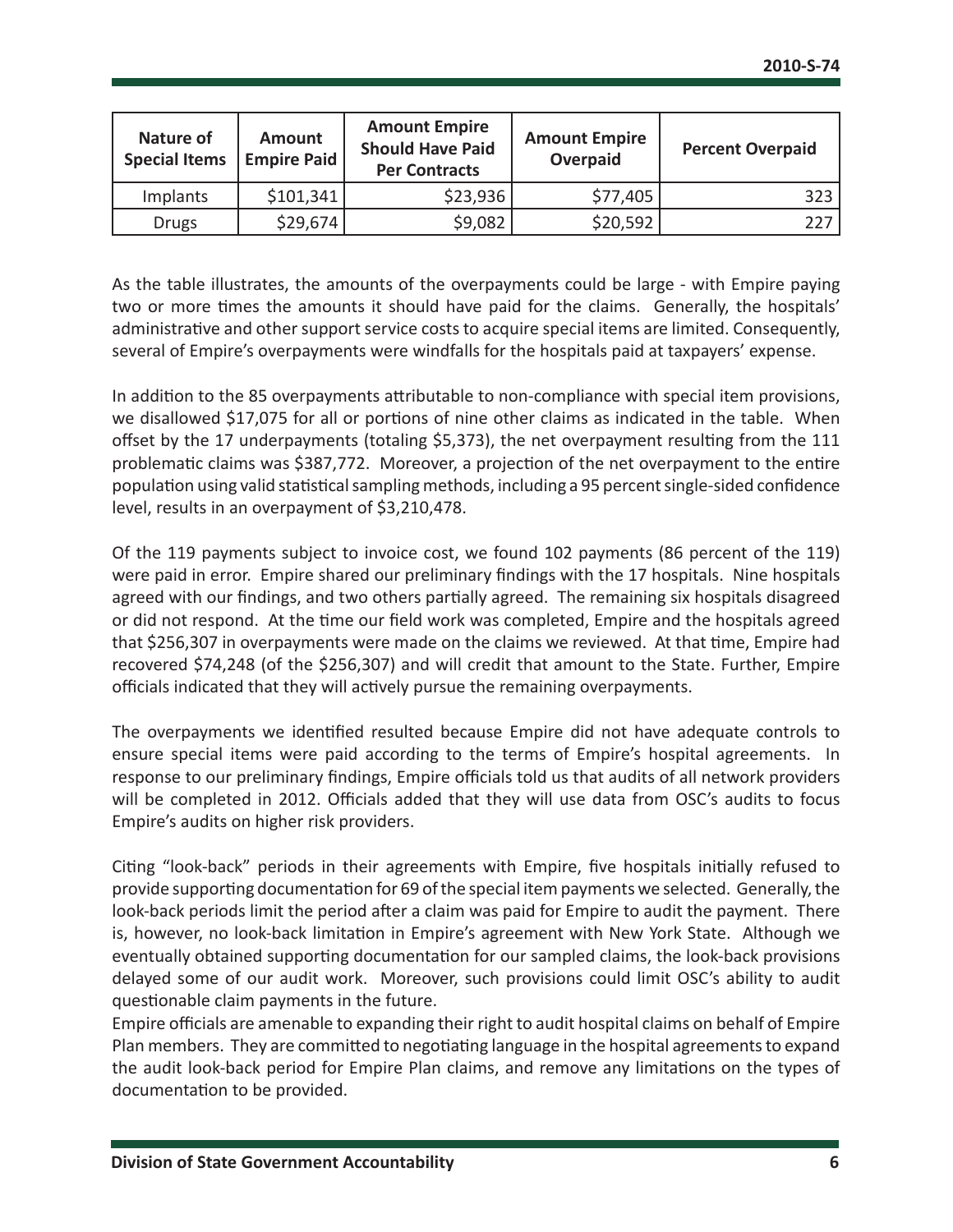<span id="page-7-0"></span>Empire does not accept OSC's statistical projection (of nearly \$3.2 million) of the total overpayments from the population sampled. We, however, disagree with Empire. Without the use of statistical sampling and projection, Empire would have to review nearly 8,000 claim payments (on a claim by claim basis) to ascertain the full extent of overpayments for special items. Such a review is neither cost beneficial, nor practical. Thus, Empire's reviews would likely be limited to certain claims and understate the total overpayments made for special items. If Empire chooses not to comply with the recommendation to remit the overpayment of \$3,210,478 to the State, Empire should re-adjudicate all claims paid to the 31 hospitals in our audit population for the period audited and recover the overpayments.

We note that the use of statistical sampling is appropriate and acceptable for the conduct of audits, including our audit of Empire's claim payments to Selected Hospitals. As noted previously, we conduct our audits in accordance with Generally Accepted Government Auditing Standards. These standards are issued by the U.S. General Accountability Office under the direction of the Comptroller General of the United States. These standards formally authorize auditors to use statistical sampling, which allows audit work to be completed efficiently and reliably, to draw conclusions for a defined population based on a review of a random sample of units from that population.

The Office of the State Comptroller has successfully applied statistical sampling techniques on various types of audits over the years to identify and recover material amounts of improper payments of State funds. Moreover, the statistical sampling projections resulting from such audits, when challenged, have routinely been affirmed through judicial proceedings.

#### **Recommendations**

- 1. Remit to New York State the projected overpayment of \$3,210,478, or remit the \$387,772 of net overpayments identified by this audit plus amounts determined from re-adjudication of all other claims pertaining to the audit period.
- 2. Continue to develop and implement a system of internal controls to ensure that payments for special items are made in accordance with the agreements and are supported by appropriate documentation.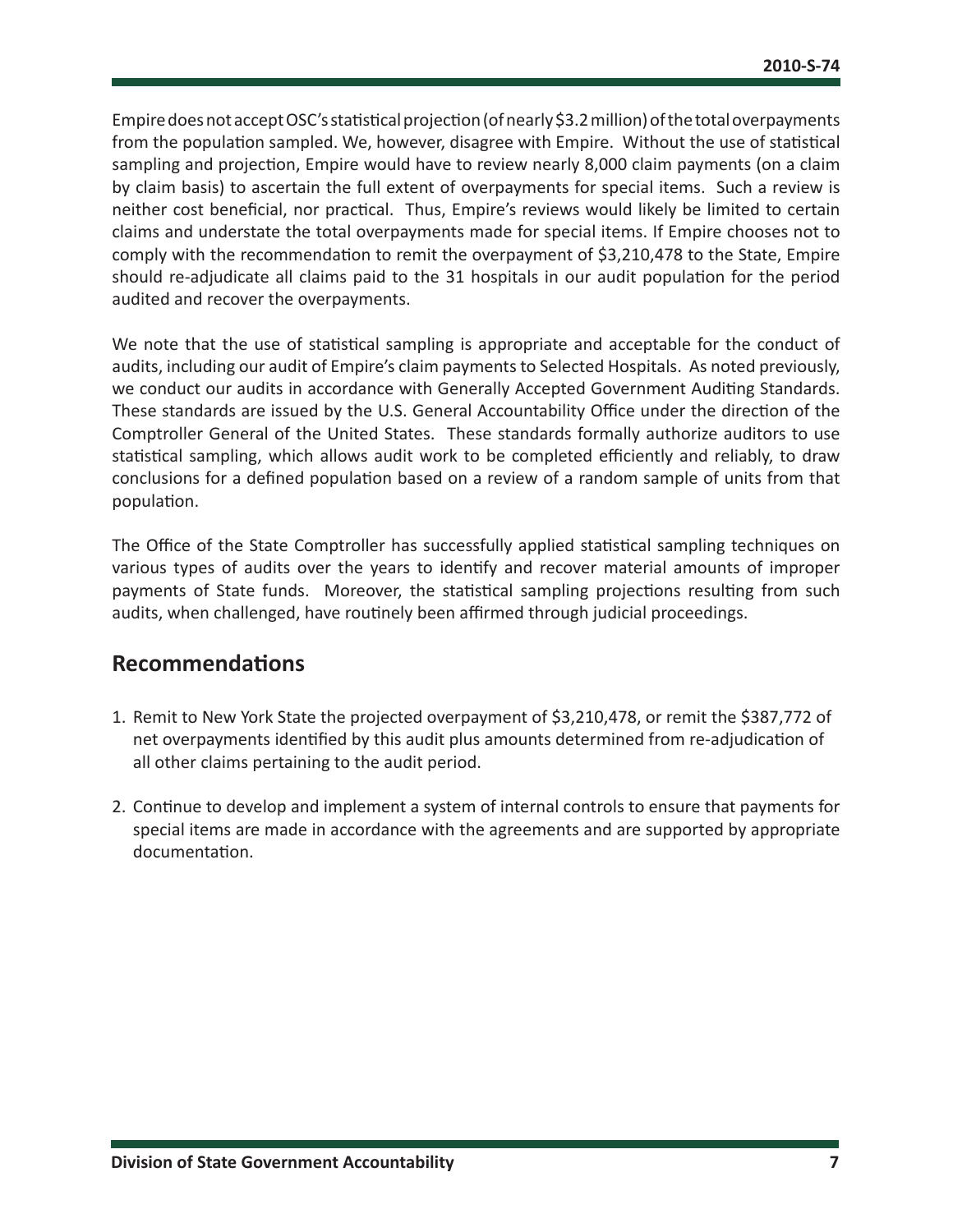## <span id="page-8-0"></span>**Audit Scope and Methodology**

Our audit objective was to determine if Empire's payments to selected hospitals for special items were made according to the provisions of the agreements between Empire and the hospitals. Our audit covered the period from January 1, 2006 through June 30, 2010.

To accomplish our objective, we identified 78 hospitals with agreements that limit reimbursement for special items to invoice cost. During our audit period, Empire paid these hospitals about \$49.4 million for special items. We then selected the 31 hospitals whose average reimbursement for special items exceeded \$1,500. Excluding payments under \$100, Empire paid the 31 selected hospitals \$24.4 million for 7,967 special items during our audit period.

To determine if payments for special items complied with the agreements, we selected a random sample of 194 claims (totaling about \$1.8 million) that were submitted by 17 (of the 31) hospitals. For each of these hospitals, we reviewed the provisions of their agreements with Empire pertaining to special items. We also reviewed claim detail provided by Empire and medical, billing, and payment records provided by the hospitals to determine if the payments were made according to the agreements. (Note: 75 of our selected claim payments occurred during time periods when Empire's agreements did not contain provisions limiting reimbursements for special items. Consequently, there were no limits to apply to the payments of these claims.)

We conducted our performance audit in accordance with generally accepted government auditing standards. Those standards require that we plan and perform the audit to obtain sufficient, appropriate evidence to provide a reasonable basis for our findings and conclusions based on our audit objectives. We believe that the evidence obtained provides a reasonable basis for our findings and conclusions based on our audit objectives.

In addition to being the State Auditor, the Comptroller performs certain other constitutionally and statutorily mandated duties as the chief fiscal officer of New York State. These include operating the State's accounting systems; preparing the State's financial statements; and approving State contracts, refunds, and other payments. In addition, the Comptroller appoints members (some of whom have minority voting rights) to certain boards, commissions, and public authorities. These duties may be considered management functions for purposes of evaluating organizational independence under generally accepted government auditing standards. In our opinion, these management functions do not affect our ability to conduct independent audits of program performance.

# **Authority**

The audit was performed pursuant to the State Comptroller's authority as set forth in Article V, Section 1 of the State Constitution and Article II, Section 8 of the State Finance Law.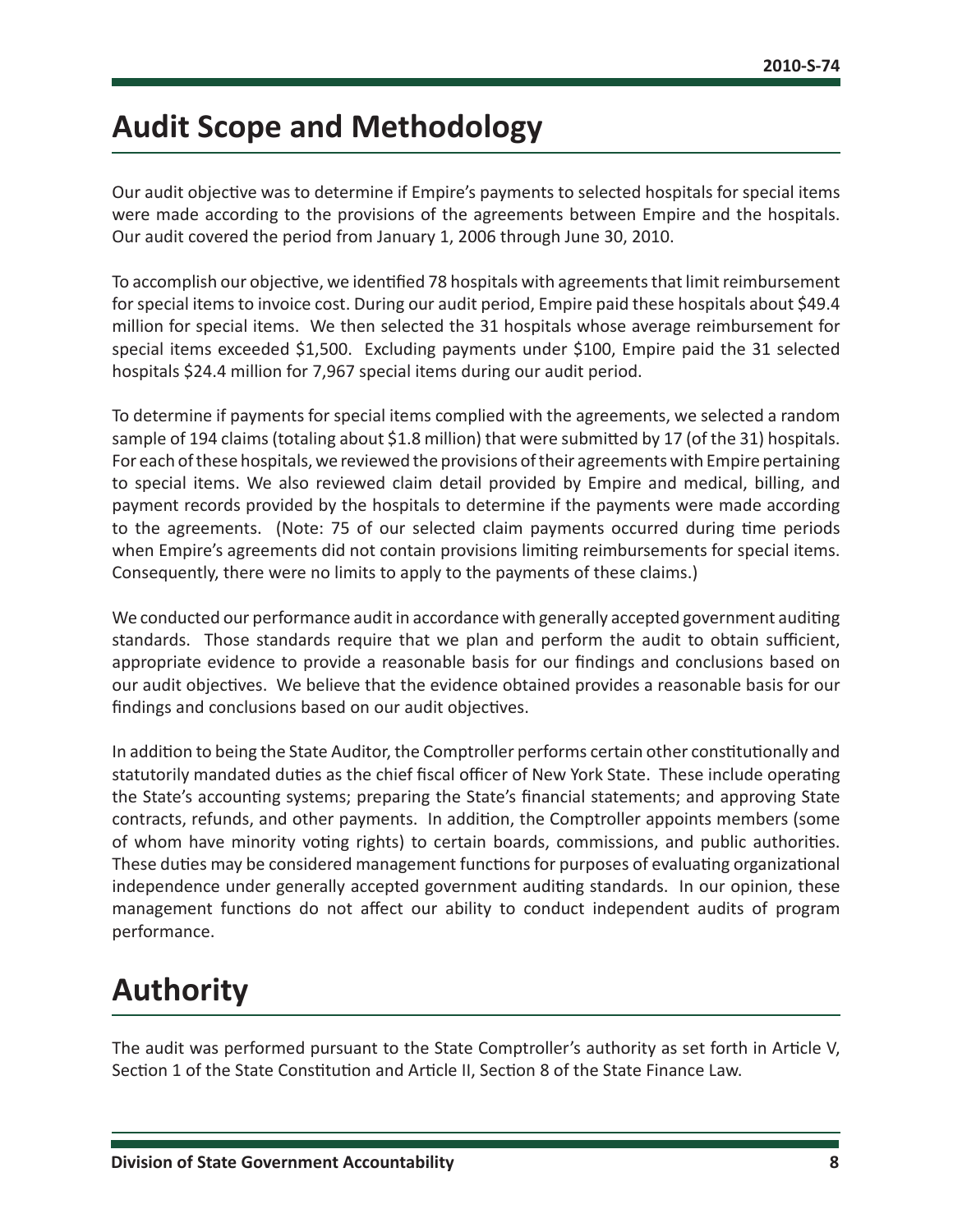# <span id="page-9-0"></span>**Reporting Requirements**

We provided preliminary copies of the matters contained in this report to Empire officials for their review and comments. Their comments have been taken into consideration in preparing this report.

Within 90 days of the final release of this report, we request Empire officials to report to the State Comptroller advising what steps were taken to implement the recommendations included in this report.